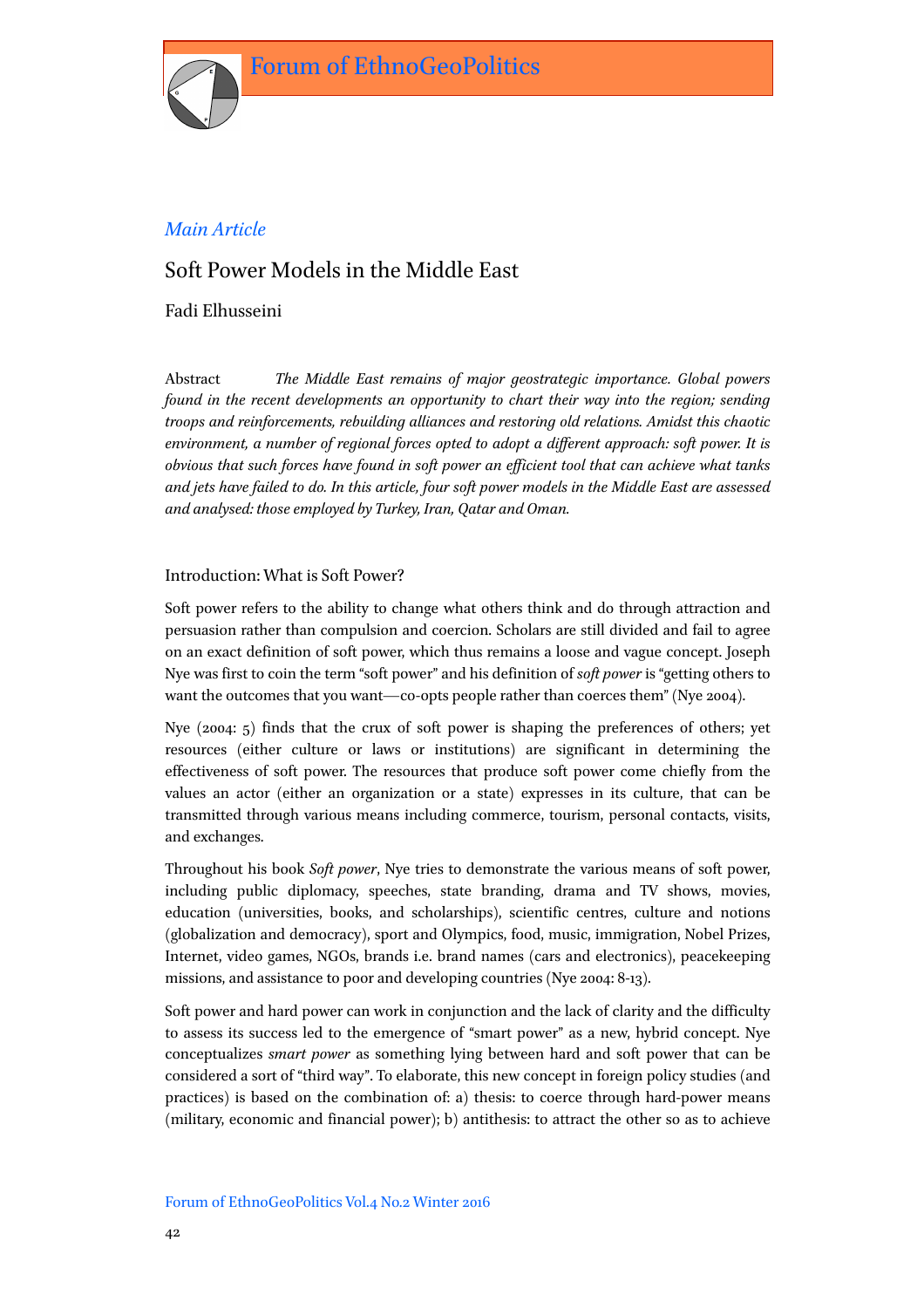

interests through soft-power means of attraction and persuasion; and c) synthesis: a third way that is neither hard nor soft power, but a skilful combination of both—"smart power".

Nevertheless, the influence of soft power remains fragile and subject to distraction i.e. befuddlement, disagreement and misunderstanding. Instability, chaos and wars are among various conditions that undermine the effects of soft power.

#### Turkey and Soft Power

For Turkey's part, Turkish statesmen have repeatedly stressed the importance of soft power in achieving Turkey's vision and strategy toward the Arab World. Turkey could skilfully utilize its interdependence concept and soft power skills to bridge differences and burry old doubts. With its economic success story (ranked 16th economy in the world; fully-emerged as a regional hub for international investments) Turkey's economic capabilities have been employed as a successful soft power instrument others might wish to emulate and this has become known as the "Turkish Model". The latter is deemed an important soft power tool that Turkey has nourished over the years and it is widely seen as a product of the compatibility of Islam and democracy and the moderation of Turkish Islam and Turkish modernization on the country's long path of democracy that is based on state-instilled secularism (Göksel 2012: 104-110).

As soft power has accompanied and facilitated the new Turkish posture in the Arab World, Turkey's intensified engagement and active presence varied in forms between direct political involvement, economic and financial assistance, cultural and educational support, social and artistic aspects, mediation and humanitarian aid. Turkey also launched various political initiatives including the Tehran Research Reactor (TRR) agreement in collaboration with Brazil in 2010. The latter agreement served Turkey in its state branding and public diplomacy where it demonstrated to Middle Easterners it being the instigator of independent policies rather than a follower of particularly the US foreign agenda.

Intriguingly, Turkey also has intensified its mediation efforts that included mediation between Syria and Iraq, Syria and Israel and Hamas and Israel. Through its aid organization the Turkish Cooperation and Coordination Agency (*Türk İşbirliği ve Koordinasyon İdaresi Başkanlığı*, TİKA) and other NGO's, Turkey provided economic assistance to various Arab countries including Somalia, Sudan and Palestine.

Humanitarian aid varied and came in either the form of official assistance or through Turkish organizations and business associations. Culturally, Turkey held numerous academic conferences and seminars and offered a lot of scholarships for Arab students. Among the various tools of Turkey's new foreign policy, the "culturalist" aspect played a significant role in the formation of specific impacts and perceptions within the Arab world toward Turkey. For instance, Turkey was able to enjoy unprecedented popularity in the Arab world making soap operas as one of the most effective soft-power tools Turkey could employ. Since 2008,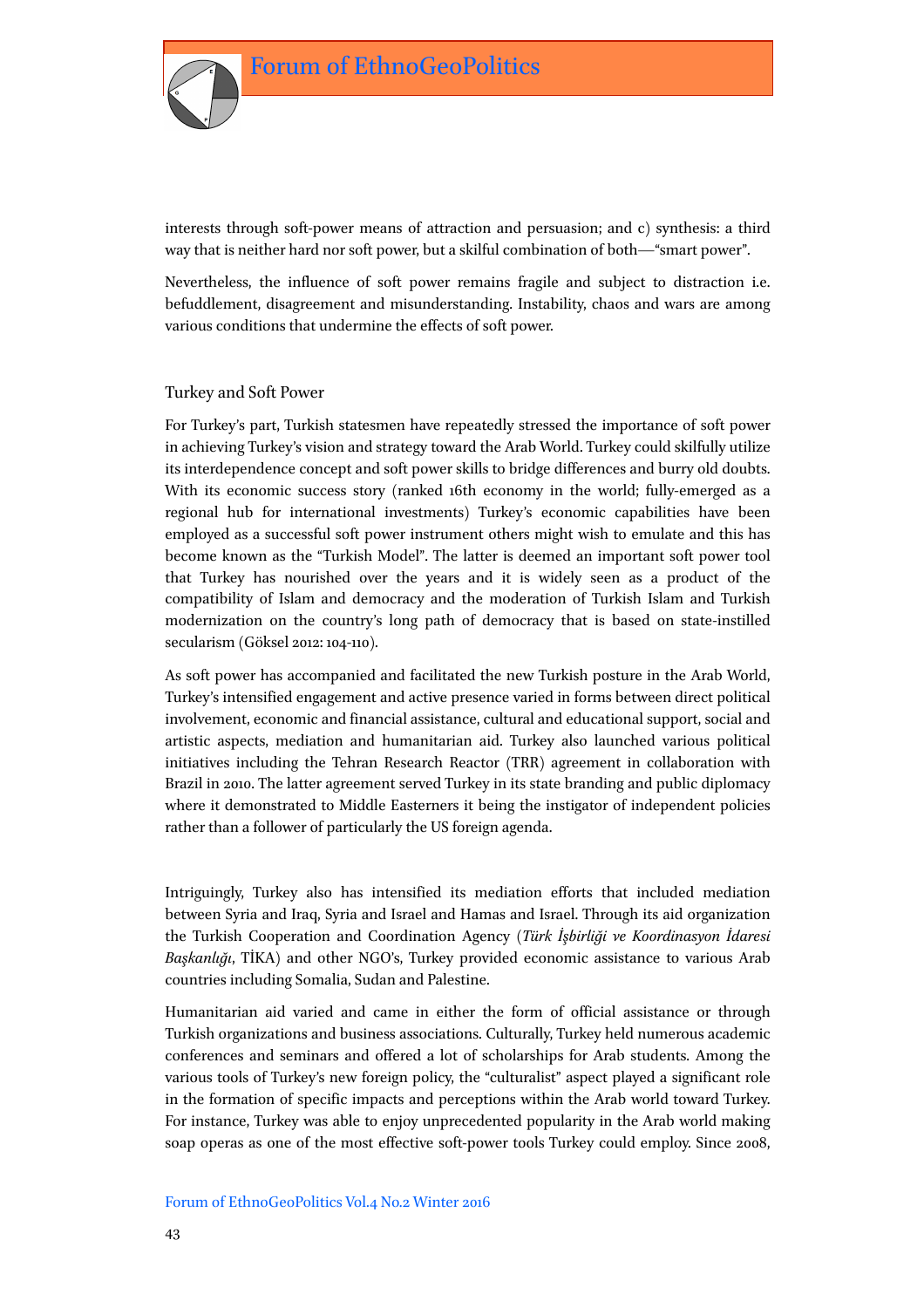

any average Arab citizen would sense the evolution in Turkish drama and its cultural effect on Arab societies (Ari & Pirincci 2010: 6).

This engagement policy has paid off in several ways and Arab intellectuals, activists, youth leaders, and even officials have taken a keen interest in this activism and called to emulate what became known as the Turkish Model. For example, the leader of Al-Nahda, Rachid Ghannouchi referred to Turkey as "the right model" for Tunisia (Göksel 2012: 60). However, with the outbreak of the Arab Spring, the ensuing developments defused much of the effect of Turkey's soft power. As such, many Arabs began to brand Turkey as a hard power, which as been threatening to intervene militarily (the case of North Iraq), calling to ouster of heads of state (such as Assad in the case of Syria) and even being engaged in military actions (like the case of downing the Russian fighter jet at the Syrian-Turkish border in November 2015).

#### Iran and Soft Power

In contrast, Iran has been typically branded as a hard power, especially given its record of wars (like with Iraq right after the Islamic Revolution), alliances with regimes and groups widely recognized as violent or supporting terrorism and with fierce rhetoric against either the West or Israel. Nevertheless, whether one likes it or not, Iran is moving slowly but steadily towards an extraordinary soft- or smart-power status and role in the Middle East. It has succeeded in introducing a unique pattern whereby it is adept at converting hard power and coarse policies into effective and efficient soft-power tools that serve its image and reputation. Throughout the past decade, it used soft power at times, hard power and both, in what Nye and other scholars labelled as smart power (Cammack 2008).

Ali Bakeer finds that Iran's soft power is based on three main [pillars.](http://studies.aljazeera.net/files/iranandstrengthfactors/2013/04/2013411102151266414.html%20%5bAccessed%206%20Jan.%202014%5d) First and foremost is a history and culture that is based on a three-thousand-year-old civilization that always has had an impact on neighbouring regions. In the same context, tourism and cultural events are other important sources and Iran is classified as one of the best ten destinations in terms of history and archaeological sites.

The Persian language can be seen as a major source of attraction since it has entered in the synthesis of many other languages including Turkish, Hindi, Urdu, Armenian, Georgian, Swahili and others. The five million Iranians in the Diaspora play also a significant role in spreading Persian culture through Iranian restaurants, goods, songs and other social aspects.

The second pillar concerns political values. Iran has introduced a unique political model that stems from its hybrid political system which adopts the concept of "religious democracy". As a unique model of its kind and source of Iranian soft power, this model constitutes a substitute for traditional systems and is considered an appealing model for religious Muslims.

The third pillar is a foreign policy which is the largest source of soft power. The Iranian Constitution refers clearly to the role of a foreign policy which is based on "Islamic" values,

#### Forum of EthnoGeoPolitics Vol.4 No.2 Winter 2016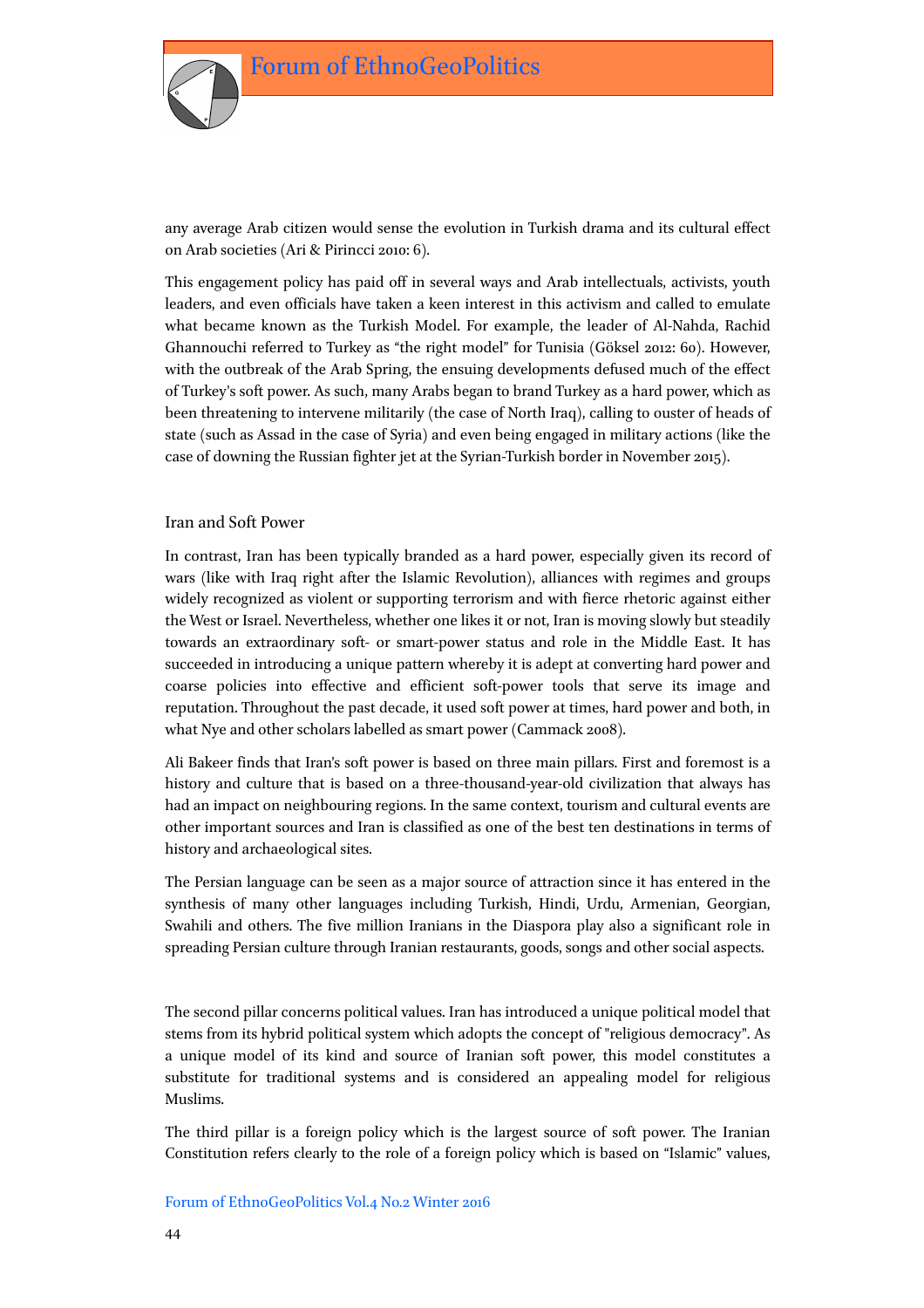

fraternal commitment to all Muslims and full protection of the oppressed around the world. These offerings, along with the Iranian propositions on revolutionary and religious principles, are considered the bases of Iran's soft power (Bakeer 2013).

In light of the aforesaid observations, Iran, thus far, has adopted an ever-widening array of instruments to bolster its soft power and build alliances and partnerships throughout the Muslim and the Arab worlds. Shiism became a palpable policy and Iran has been contacting Shiites in many countries around the world, through media campaigns, establishing cultural and religious centres, financially supporting Shiite minorities and recently politically and militarily assisting Shiite communities with the aim of strengthening their role and influence within their societies (for example Houthis in Yemen and Hezbollah in Lebanon).

Taking advantage of the widespread regional dismay about US policies, anti-American rhetoric became part of Iran's official speeches. This was deemed one of the vital state branding tools that would promote Iran's status as a regional leader in face of foreign "hegemony". As a result, Iran was able to form a network of regional allies under the name of "Resistance Axis".

Similar to other Middle-Eastern leaders, Iran has used also pro-Palestinian slogans to gain popularity among the Arab masses. Iran also tries to expand its influence through trade and investment. For instance, Iran cooperates with Turkey and Malaysia to design and manufacture cars for Islamic markets and its state-owned Khodro [Company](http://csis.org/files/media/csis/pubs/0408_menc.pdf) emerges as the largest carmaker in the region, exporting over one million cars, trucks, and buses to over thirty countries in 2007 (Chorinm & Malka 2008).

Finally, the Nuclear Deal gave Iran's soft power another boost, especially it was thus able to avoid a war with the United States and/or Israel, lift the sanctions and evade any disadvantageous bargaining results on other issues (e.g. Hamas, Hezbollah, support for the Syrian regime).

#### Qatar and Soft Power

In practice, Qatar represents an evident illustration of the successful use of soft-power tools in the Arab World. State-branding proved to be a successful tool to Qatar's desire to promote itself as a neutral and progressive leader in the Arab and Islamic World and to gain more regional and international recognition. Not limited to state-branding, Qatar utilized various soft-power means, including hosting conferences, sport games (e.g. the Twelfth Arab Games in 2011), investments in various realms (like Islamic charities, culture and education, sport clubs, banks, Aljazeera, Qatar Airways, and in 2008 Qatar unveiled Qatar National Vision (QNV) 2030 on a generational project of State-branding (Ulrichsen 2014: 38-45).

Hence, one could argue that Qatar's soft power rests on three main pillars. First is a statebranding whereby the Qatari leadership has tried to promote the status of Qatar internally and externally. Domestically, the Qatari leadership worked on bolstering the national

#### Forum of EthnoGeoPolitics Vol.4 No.2 Winter 2016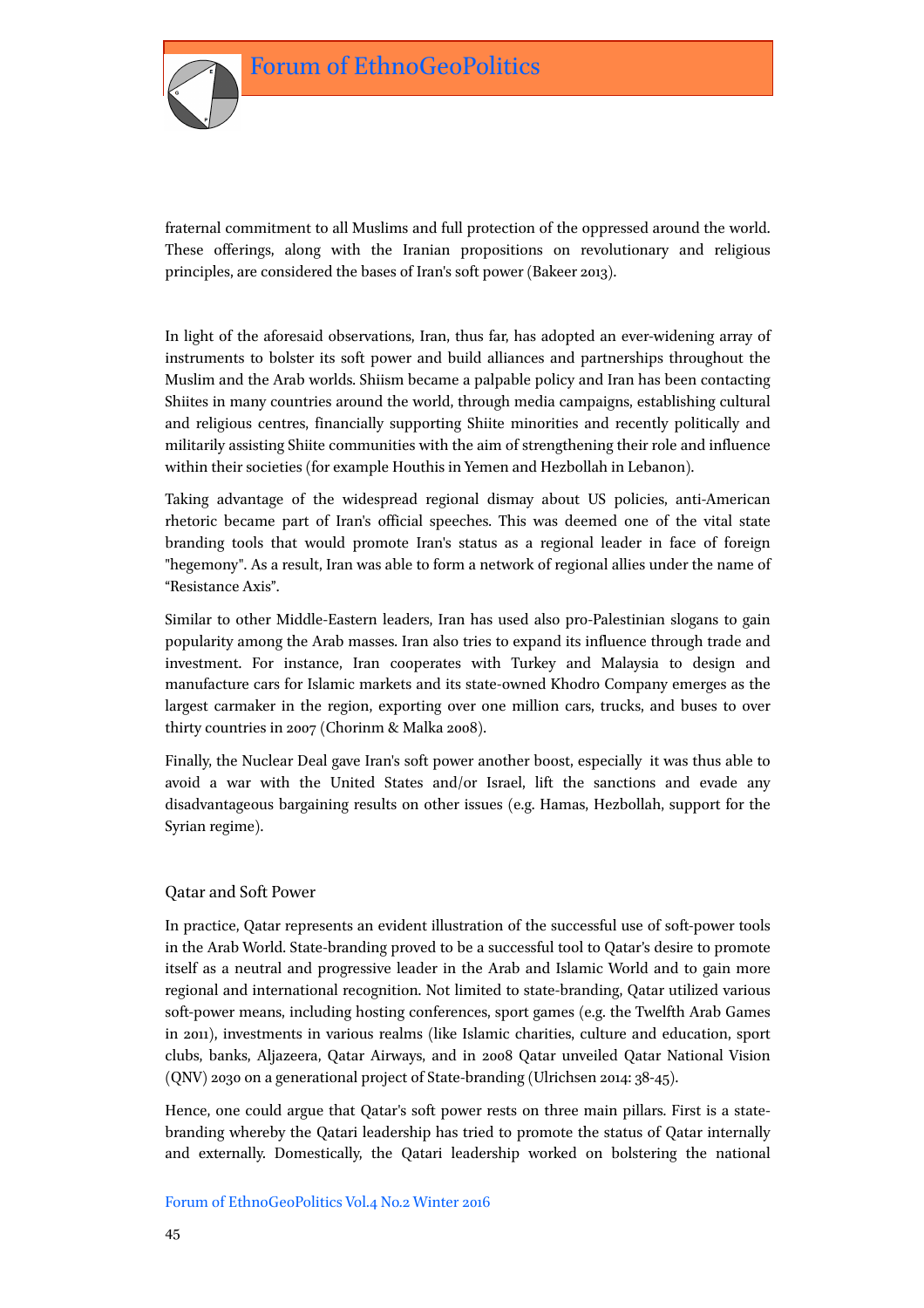

identity through investments in national and cultural monuments, symbols and events (e.g. the first Qatar National day was declared in 2007).

Externally, Qatar has worked on promoting its status on two levels: politics and leisure. On the political level, Qatar has been proactive in appearing as a neutral and progressive leader in the region through various activities including hosting the Islamic Conference, investing in Islamic charities, mediating between political rivals in Lebanon, intra-Palestinian factions, Yemen, Syria, Libya, Darfur and recently in freeing Djibouti prisoners in Eritrea.

On the leisure level, Qatar has been working hard to appear with a different identity and qualities when compared to its proximity. Hosting fashion, art and sport events like tennis championships, Arab Games, organizing the upcoming Soccer World Cup in 2022, investing in and buying famous European clubs, and investments in tourism and travel—notably Qatar Airways is just a case in point.

The second pillar of Qatar's soft power that helps in state-branding as well, is *Aljazeera* TV channel which has been founded in 1996. Aljazeera was able to achieve unprecedented success in the Arab world and served as the voice of many ordinary Arabs in various realms. Opposing the American and Western narrative, Aljazeera gained fame among Arabs and represented a pan-Arabism[ist] view, especially with the  $9/11$  tragic events and the ensuing developments (Ulrichsen 2014: 48-49). The significance of Aljazeera appeared clearly with the eruption of popular revolts during the Arab Spring in 2011 where the channel was widely believed to have a crucial role in inspiring and mobilizing Arab masses.

The third pillar of Qatar's soft power is investment in education, culture and research. The most notable initiative in that regard is the Qatar Foundation of Education, headed by the wife of Emir Hamad, Sheikha Mozah. With this in mind, again Qatar has been able to project itself as an educational and cultural hub, providing a wide array of programs, services, scholarship and launching successful initiatives and hosting academic and cultural conferences and events.

Not limited to the Qatar Foundation, Doha (Qatar's capital city) has founded numerous educational and cultural centers, think tanks and universities such as the Arab Center for Research and Policy Studies, the Brookings Doha Center, the Rand-Qatar policy institute and others (Ulrichsen 2014: 52). In a similar way, Qatar has made assiduous efforts to pioneer in the field of research and development of clean(er) energy fuels.

With these notable achievements Qatar has been able to attain and cement a novel status seemingly incompatible to its size and far removed from the traditional stereotype of the Gulf region. Not surprisingly then, Qatar's rise has become the center of scholar and academic attention.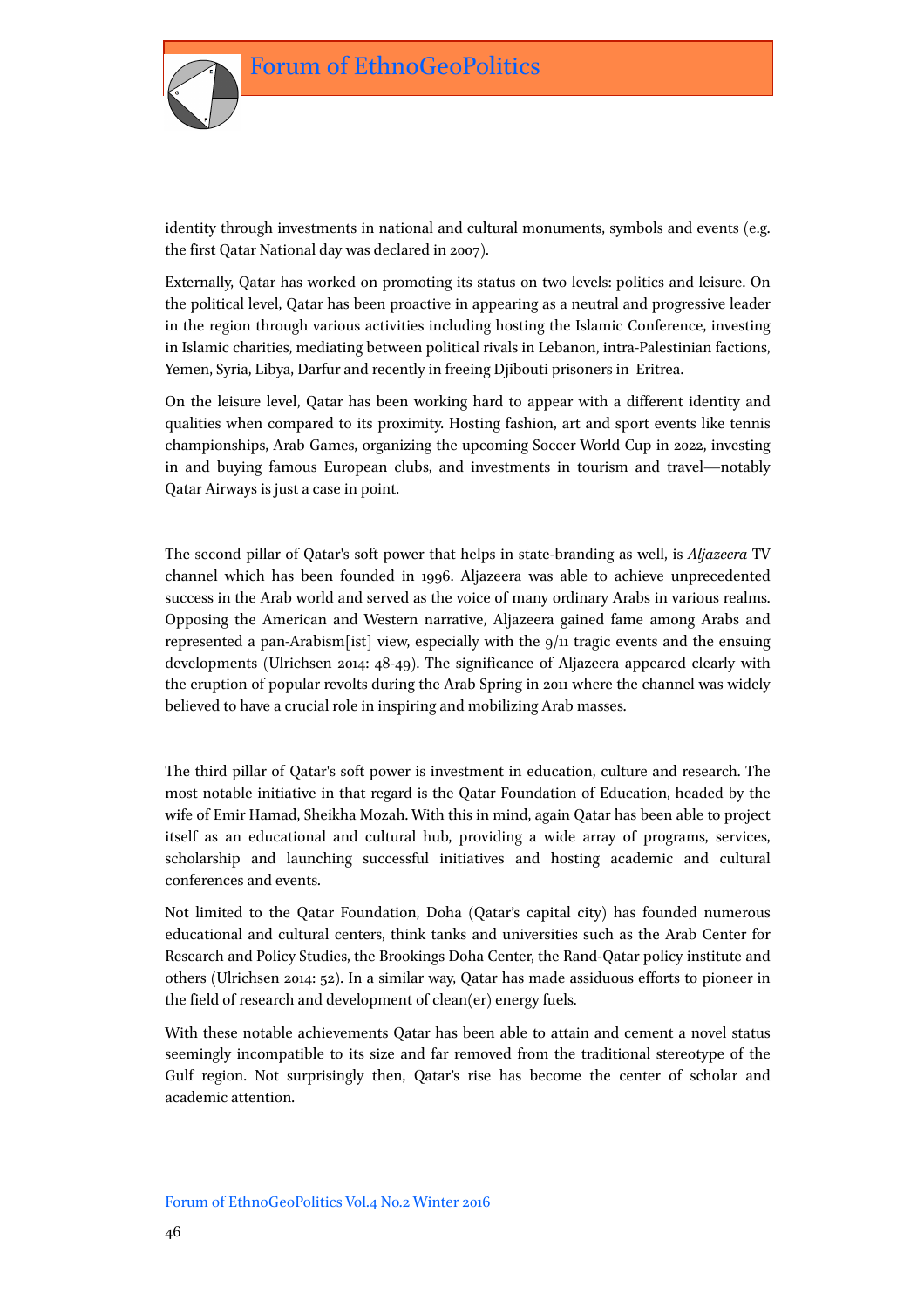

#### Oman and Soft Power

In the midst of the regional critical developments in the region, Oman appears as a peaceful oasis that rests aloof from the enticements of sectarian strife and power politics. This reality comes as a result of Oman's entrenched set of qualities, beliefs and values that prioritize peace. For Oman, soft power [means](http://timesofoman.com/article/2861/Oman/Omans-soft-power-and-national-brand-) peace. Oman's soft power rests basically on two basic foundations; peace-making and state-branding. These are naturally interlocked and Oman has been adept enough in realizing noteworthy results thanks to its domestic stability. In other words, stability is a crucial element in this equation and this encompasses both domestic and foreign (mainly regional) stability (Choe 2012).

Domestically, Oman is a peaceful and internally stable country. With the assistance of Iran (under the reign of the Shah), Pakistan and Britain, Oman preserved its unity and was able to crush a foreign-backed Marxist [insurgency](http://www.al-monitor.com/pulse/originals/2016/01/oman-saudi-arabia-iran-tension-execution-nimr-mediator.html) in the 1970s in the westernmost province of Dhofar (Cafiero 2016). Sultan Qaboos demonstrated a unique ability to absorb this wave of grievances with the message that the government would allow the province to develop its distinctive culture and identity and introduced huge development programmes and promoted strong [economic](http://cambridgeglobalist.org/2014/12/02/omans-precarious-future/) growth. As a result, Dhofaris have responded well to the Sultan's policy (Wheeldon 2014).

Similarly, as part of the popular revolutionary wave a series of demonstrations erupted in Oman during 2011, albeit these protests were peaceful and showed respect for the Sultan. In return, Sultan Qaboos accepted the petitions and undertook a number of steps to contain the unrest, including reshuffling the governing cabinet and promising to give the Legislative Council more powers. The Sultan also pledged to create 50,000 government jobs and provide a monthly benefit of \$390 to the unemployed (Worrall 2012: 106-115).

Consequently, domestic stability has been an important asset for Oman and has played a crucial role in attracting foreign direct investments and when others averted other regional projects, the Omani ones have appeared more appealing and promising. Not limited to economic gains, domestic stability, renaissance projects and good governance served raising Oman's status and hence the goal of state-branding. Since the Sultan took power in 1970, the country was revolutionized, modernized and transformed strikingly through substantial investments in various fields.

Oil revenues were pumped into public and private sectors, allowing business to provide consistent growth and an increasing number of jobs. A huge network of roads, schools and hospitals were built and as an eventual result, the WHO (World Health Organization) ranked Oman's healthcare system as the eight-best in world in 2000 (Wheeldon 2014). In a report issued in November 2010, the UNDP (United Nations Development Programme) ranked Oman as number one out of 135 countries in the world in terms of human development achievements for the period of 1970-2010 (Choe 2012).

With a crossroads of cultures, Oman's multicultural identity gave the country the chance to promote itself as such. The famous slogan in Oman's capital Muscat became "a country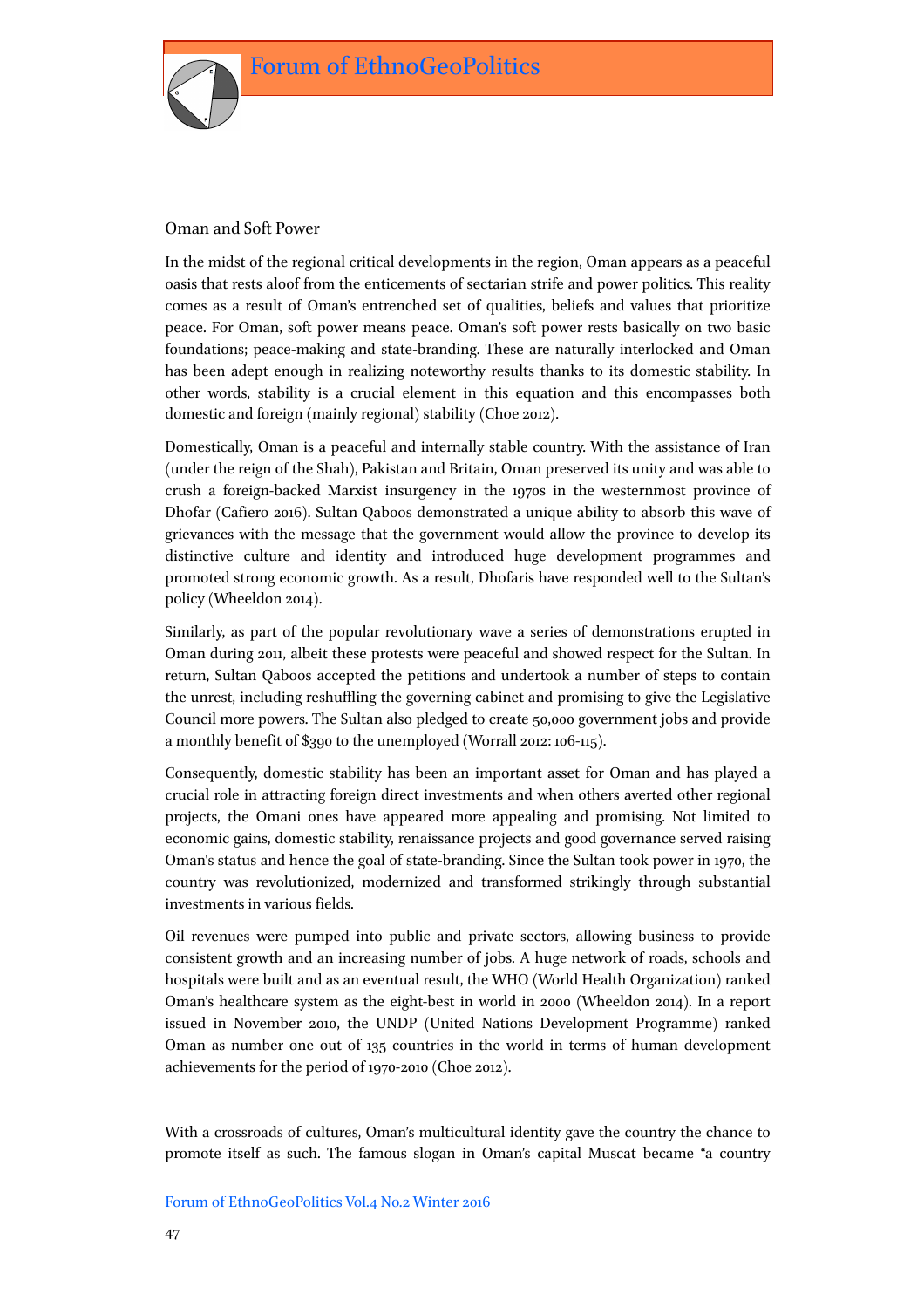

where people of different ethnic backgrounds live in harmony and open to other peoples, irrespective of religion, customs and heritage". State-branding was not limited to international recognition, but also building and bolstering a national pride at home. The Sultanate tried to rejuvenate this feeling of pride among Omani nationals through upping Oman's long history and tradition (Choe 2012).

Perhaps Oman's activism in the field of mediation and international peace demonstrates Muscat's soft-power capabilities and highlights the second aspect of its strategy towards foreign and regional stability. Oman believes that any dispute between countries should be resolved through dialogue. Ibrahim al [Hamdani](http://omanobserver.om/experts-commend-omans-role-in-trilateral-talks/), Adviser at Oman's Ministry of Information says: "Oman has always been the peacekeeper and a strong advocate of international friendship and harmony since the blessed Renaissance and has always kept its ideals of keeping away from any conflicts whatsoever. This neutral position gives Oman the unique advantage of being a mediator in international issues".

In this respect, Oman played a valuable role in narrowing differences between various parties in recent disputes. When the other Gulf States opposed the US-Iran nuclear deal, Oman did not only support it but it also hosted the secret talks between the two governments.

Oman's neutral position gave the country a unique advantage of being a mediator in international issues. It played an instrumental role in freeing three American hikers arrested by Iran on espionage charges in 2011 (Gupta 2015). This position made Sultan Qaboos succeeds in maintaining the trust and confidence of both the Americans and the Iranians and bringing them across the table behind closed doors. One must stress then that the successful signing of the [Nuclear Deal](http://intpolicydigest.org/2015/07/18/oman-the-unsung-hero-of-the-iranian-nuclear-deal/) has revealed an unanticipated and crucial Omani role.

This policy is not novel and [holding](http://intpolicydigest.org/2015/07/18/oman-the-unsung-hero-of-the-iranian-nuclear-deal/) the secret talks between the two rivals during the Iraqi-Iranian War in Muscat is just a case in point. In Yemen, when Houthis are in control of the capital, Oman remains the only Gulf country whose embassy in Sana is still operational.

Oman did not take part in the Saudi-led "Decisive Storm" military campaign against the Houthis and former President Saleh's loyalists and kept channels open with them. It also played a pivotal role in handing over the body of a Moroccan pilot whose fighter jet fell in territories controlled by the Houthis. Not surprisingly then, Muscat would be the logical destination for any potential negotiations between the warring parties.

Not limited to the Yemeni debacle, Oman has leveraged its neutrality to develop trustworthy relationships with all sides in the Syrian crisis, enabling the Sultanate to serve as an acceptable mediator that no other Arab or Gulf country could. When almost every Arab and Gulf country boycotted and attacked the Syrian government of President Bashar al-Assad, Oman maintained its relations with the Syrian regime.

In August 2015 Syria's foreign minister met his counterpart in Muscat and in October of the same year the Omani foreign minister Yusuf bin Alawi had met with Assad in Damascus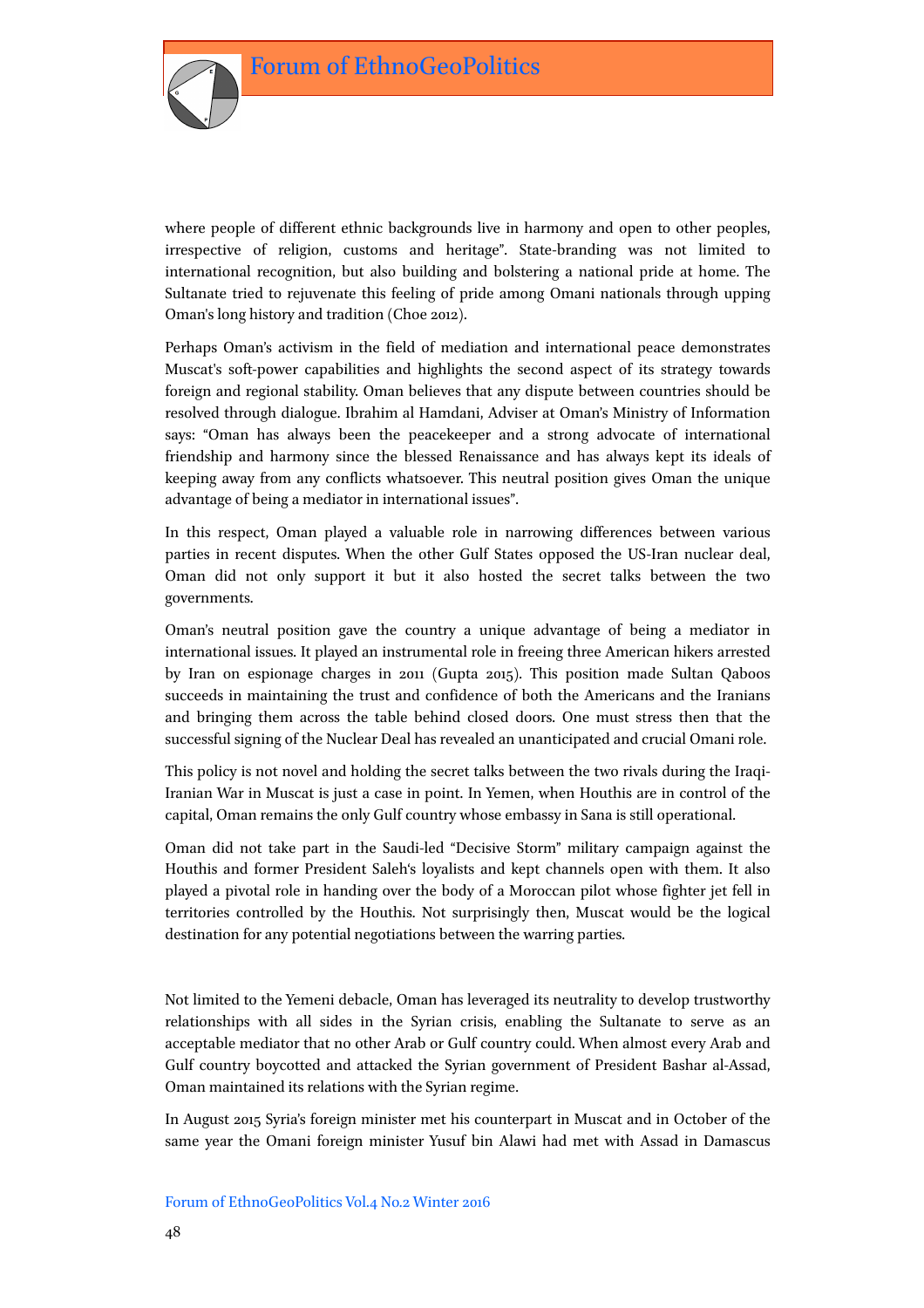

#### Conclusion

A comparative analysis of the aforementioned models or policies of four Middle Eastern countries has been deemed necessary to highlight another form of competition in the region: soft power. The employment of each model depends on certain tools and carries different goals. Nonetheless, the influence of soft power remains fragile and subject to distraction. Instability, chaos and wars are among various conditions that ultimately undermine the effects of soft power.

Turkey has been able to achieve unprecedented accomplishments through its soft power, yet it has been hard to maintain these gains with the eruption of the Arab Spring and resulting regional instability. Likewise, Qatar has been able to raise its regional and global significance in record time, yet with the mounting state of polarization all the achievements have been undermined dramatically at a later stage.

Iran's soft power model lies chiefly on ethnic and revolutionary values and reflects expansionist objectives as well. However, the Iranian soft power model does not rest on solid ground as its values intertwine with other values that can be a source of conflicts and hence can easily be transformed into hard power.

Finally, Oman has utilized low-profile soft-power tools and strategy with the aim of maintaining its status as a neutral actor and evade the effects of prevalent regional polarization. This quiet approach has paid off and produced Oman with coveted results.

In a nutshell, one may argue that both Turkey's and Qatar's soft power models have proved to have ephemeral effects only; Iran's soft power model can paradoxically be another source of regional instability if it either resorts to hard-power tools or if its soft-power tools have unanticipated escalatory, polarizing effects; and Oman's soft power model arguably seeks stability and peaceful resolution of conflicts—and successfully so.

*Fadi Elhusseini holds a PhD at the University of Sunderland in the UK, and is an Associate Research Fellow at the Institute for Middle East Studies in Canada ([www.imesc.org](http://www.imesc.org)). [fadihusseini690@gmail.com](mailto:fadihusseini690@gmail.com)*

A previous (already peer-reviewed) August 2016 version of this article can be found on *E-International Relations*: [www.e-ir.info/2016/08/08/soft-power-in-the-middle-east-the](http://www.e-ir.info/2016/08/08/soft-power-in-the-middle-east-the-invisible-skirmish/)[invisible-skirmish/.](http://www.e-ir.info/2016/08/08/soft-power-in-the-middle-east-the-invisible-skirmish/)